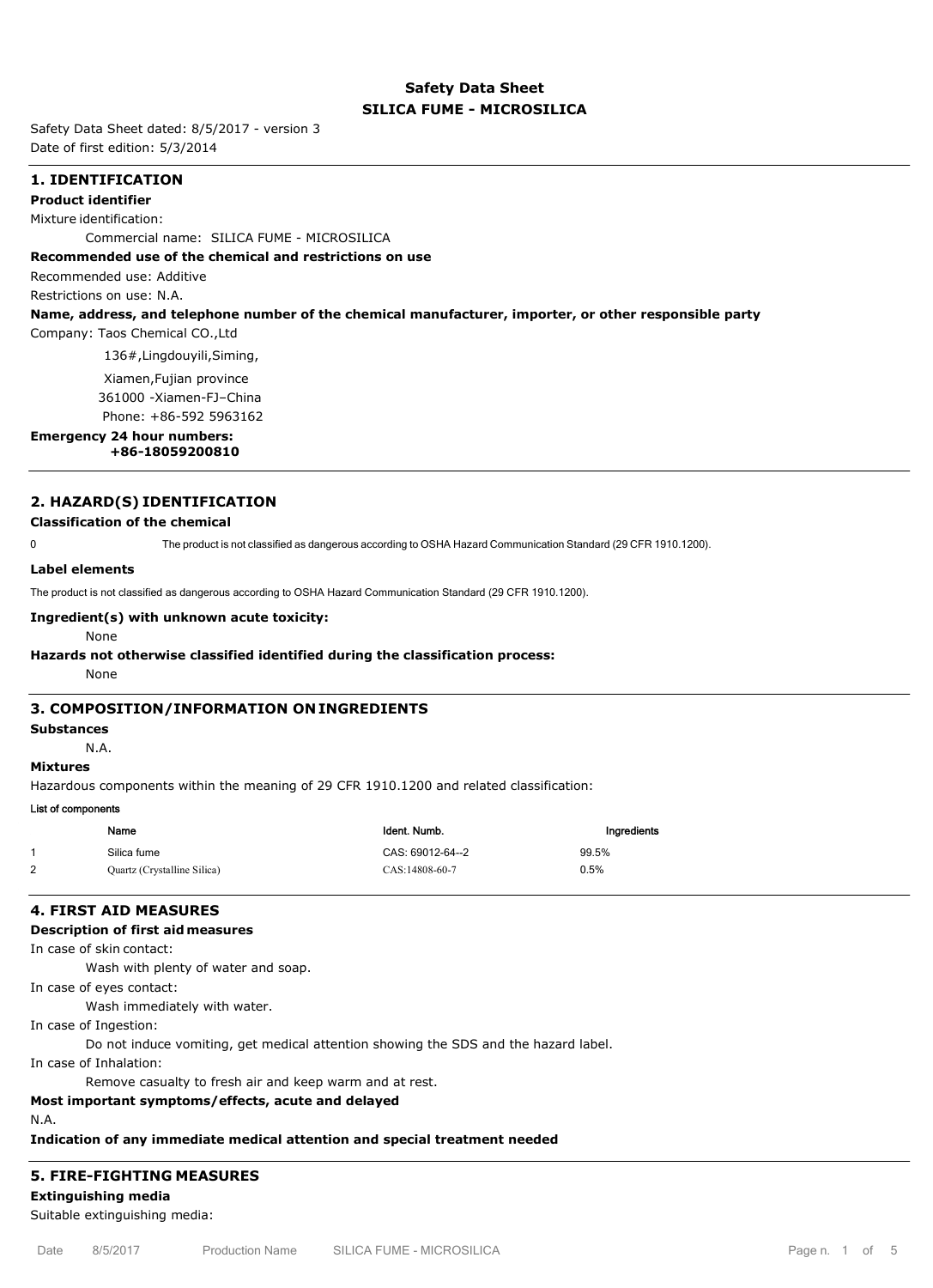Water.

Carbon dioxide (CO2).

**Unsuitable extinguishing media:**

## None in particular.

## **Specific hazards arising from the chemical**

Do not inhale explosion and combustion gases.

Burning produces heavy smoke.

Hazardous combustion products: N.A.

Explosive properties: N.A. Oxidizing properties: N.A.

# **Special protective equipment and precautions for fire-fighters**

Use suitable breathing apparatus.

Collect contaminated fire extinguishing water separately. This must not be discharged into drains.

Move undamaged containers from immediate hazard area if it can be done safely.

## **6. ACCIDENTAL RELEASE MEASURES**

## **Personal precautions, protective equipment and emergency procedures**

Wear personal protection equipment.

Remove persons to safety.

See protective measures under point 7 and 8.

## **Methods and material for containment and cleaning up**

Suitable material for taking up: absorbing material, organic, sand Wash with plenty of water.

## **7. HANDLING AND STORAGE**

**Precautions for safe handling**

Avoid contact with skin and eyes, inhalation of vapours and mists.

Do not eat or drink while working.

See also section 8 for recommended protective equipment.

## **Conditions for safe storage, including any incompatibilities**

Storage temperature: N.A.

Incompatible materials:

None in particular.

Instructions as regards storage premises:

Adequately ventilated premises.

## **8. EXPOSURE CONTROLS/PERSONAL PROTECTION**

#### **Control parameters**

No Data Available

Appropriate engineering controls: N.A.

#### **Individual protection measures**

Eye protection:

Not needed for normal use. Anyway, operate according good working practices.

Protection for skin:

No special precaution must be adopted for normal use.

Protection for hands:

Not needed for normal use.

Respiratory protection:

N.A.

## **9. PHYSICAL AND CHEMICAL PROPERTIES**

## **Information on basic physical and chemical properties**

Physical state: Solid Appearance and colour: N.A. Odour: N.A. Odour threshold: N.A. pH: N.A. Melting point / freezing point: N.A. Initial boiling point and boiling range: N.A. Flash point: N.A. Evaporation rate: N.A. Upper/lower flammability or explosive limits: N.A.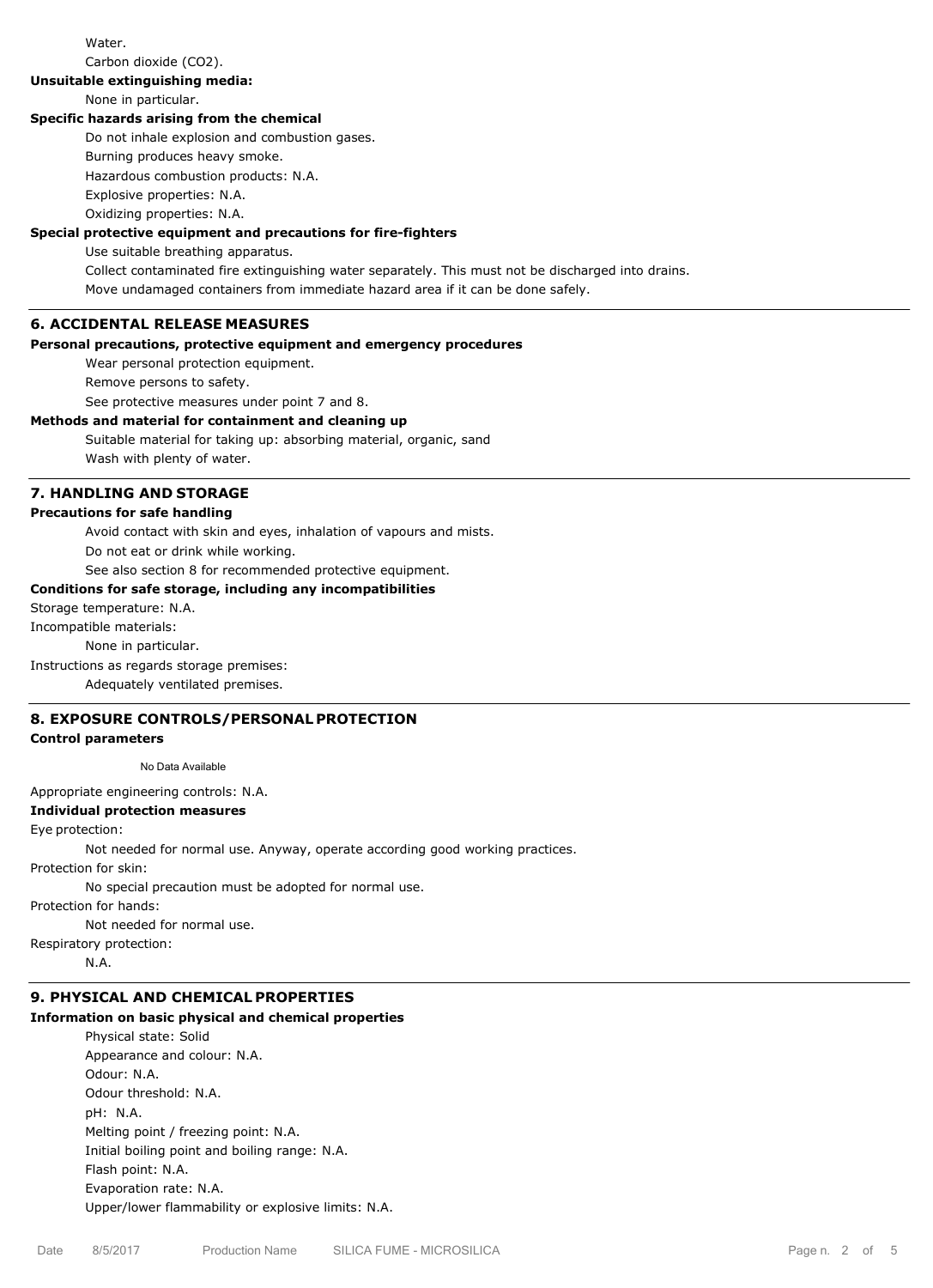Vapour density: N.A. Vapour pressure: N.A. Relative density: N.A. Solubility in water: N.A. Solubility in oil: N.A. Partition coefficient (n-octanol/water): N.A. Auto-ignition temperature: N.A. Decomposition temperature: N.A. Viscosity: N.A. Explosive properties: N.A. Oxidizing properties: N.A. Solid/gas flammability: N.A.

## **Other information**

Substance groups relevant properties: N.A. Miscibility: N.A. Fat Solubility: N.A. Conductivity: N.A.

## **10. STABILITY AND REACTIVITY**

#### **Reactivity**

Stable under normal conditions

## **Chemical stability**

Data not Available.

## **Possibility of hazardous reactions**

None.

## **Conditions to avoid**

Stable under normal conditions.

## **Incompatible materials**

None in particular.

## **Hazardous decomposition products**

None.

# **11. TOXICOLOGICAL INFORMATION**

**Information on toxicological effects** Toxicological information of the product: No Data Available

#### Substance(s) listed on the IARC Monographs:

SILICA SAND Group 1

## Substance(s) listed as OSHA Carcinogen(s):

SILICA SAND

#### Substance(s) listed as NIOSH Carcinogen(s):

SILICA SAND

## Substance(s) listed on the NTP report on Carcinogens:

SILICA SAND

#### **12. ECOLOGICAL INFORMATION**

## **Toxicity**

Adopt good working practices, so that the product is not released into the environment. Eco-Toxicological Information:

#### List of Eco-Toxicological properties of the product

No Data Available

## **Persistence and degradability**

N.A.

## **Bioaccumulative potential**

N.A.

## **Mobility in soil**

N.A.

## **Other adverse effects**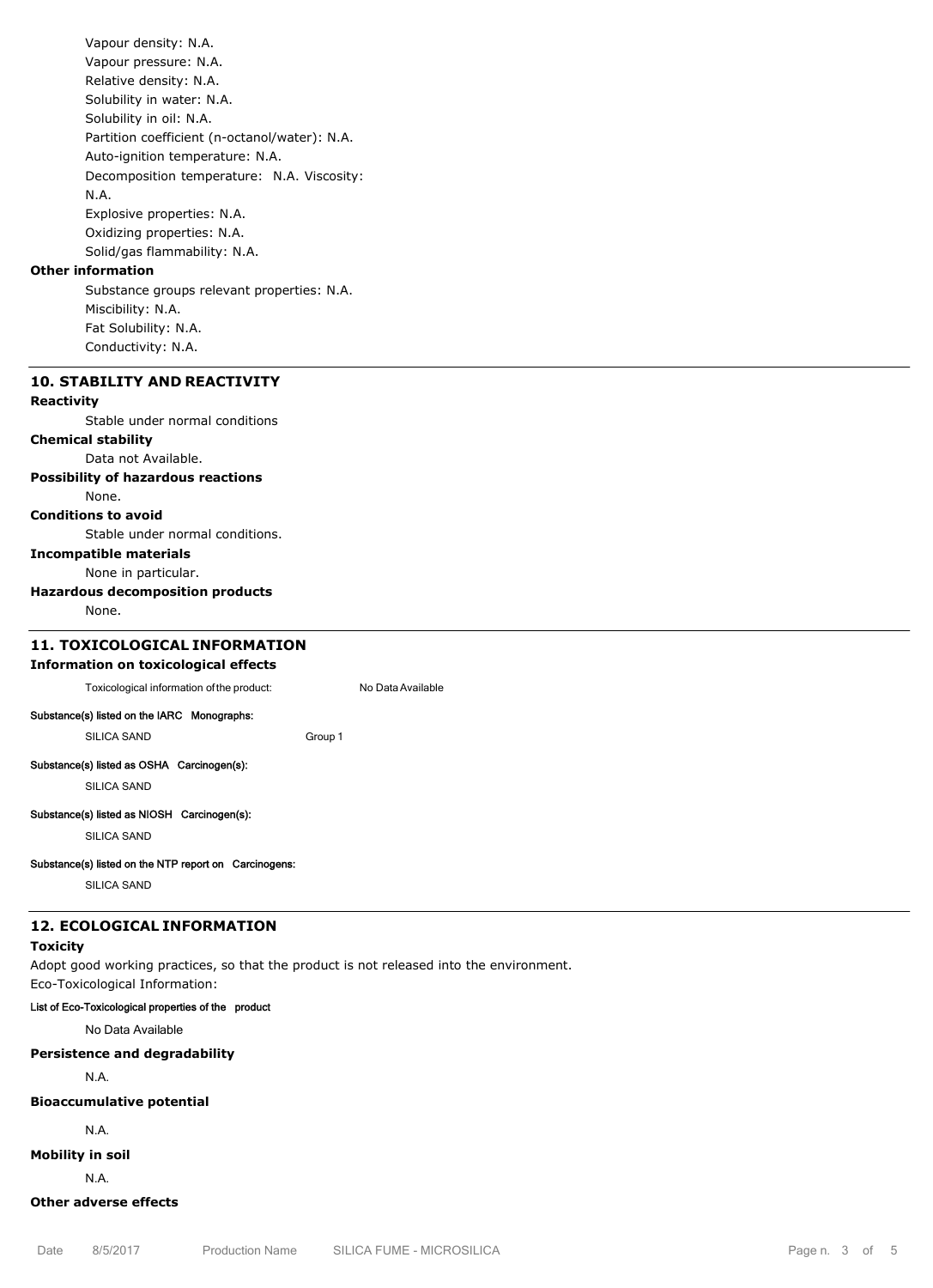## **13. DISPOSAL CONSIDERATIONS**

## **Waste treatment methods**

Waste must be handled in accordance with all provincial,and local regulations. Consult authorities before disposal.

### **14. TRANSPORT INFORMATION**

Not classified as dangerous in the meaning of transport regulations.

#### **UN number**

ADR-UN number: N.A. DOT-UN Number: N.A. IATA-Un number: N.A. IMDG-Un number: N.A.

### **UN proper shipping name**

ADR-Shipping Name: N.A. DOT-Proper Shipping Name: N.A. IATA-Technical name: N.A. IMDG-Technical name: N.A.

## **Transport hazard class(es)**

ADR-Class: N.A. DOT-Hazard Class: N.A. IATA-Class: N.A. IMDG-Class: N.A.

## **Packing group**

ADR-Packing Group: N.A. DOT-Packing group: N.A. IATA-Packing group: N.A. IMDG-Packing group: N.A.

#### **Environmental hazards**

Marine pollutant: No

Environmental Pollutant: N.A.

## **Transport in bulk according to Annex II of MARPOL73/78 and the IBC Code**

N.A.

#### **Special precautions**

Department of Transportation (DOT): N.A. Road and Rail (ADR-RID): N.A. Air (IATA): N.A. Sea (IMDG): N.A.

### **15. REGULATORY INFORMATION**

#### **USA - Federal regulations**

## **TSCA - Toxic Substances Control Act**

### TSCA inventory:

All the components are listed on the TSCA inventory

#### TSCA listed substances:

SILICA SAND is listed in TSCA Section 8b

### **SARA - Superfund Amendments and Reauthorization Act**

#### Section 302 - Extremely Hazardous Substances:

no substances listed

## Section 304 - Hazardous substances:

no substances listed

#### Section 313 - Toxic chemical list:

no substances listed